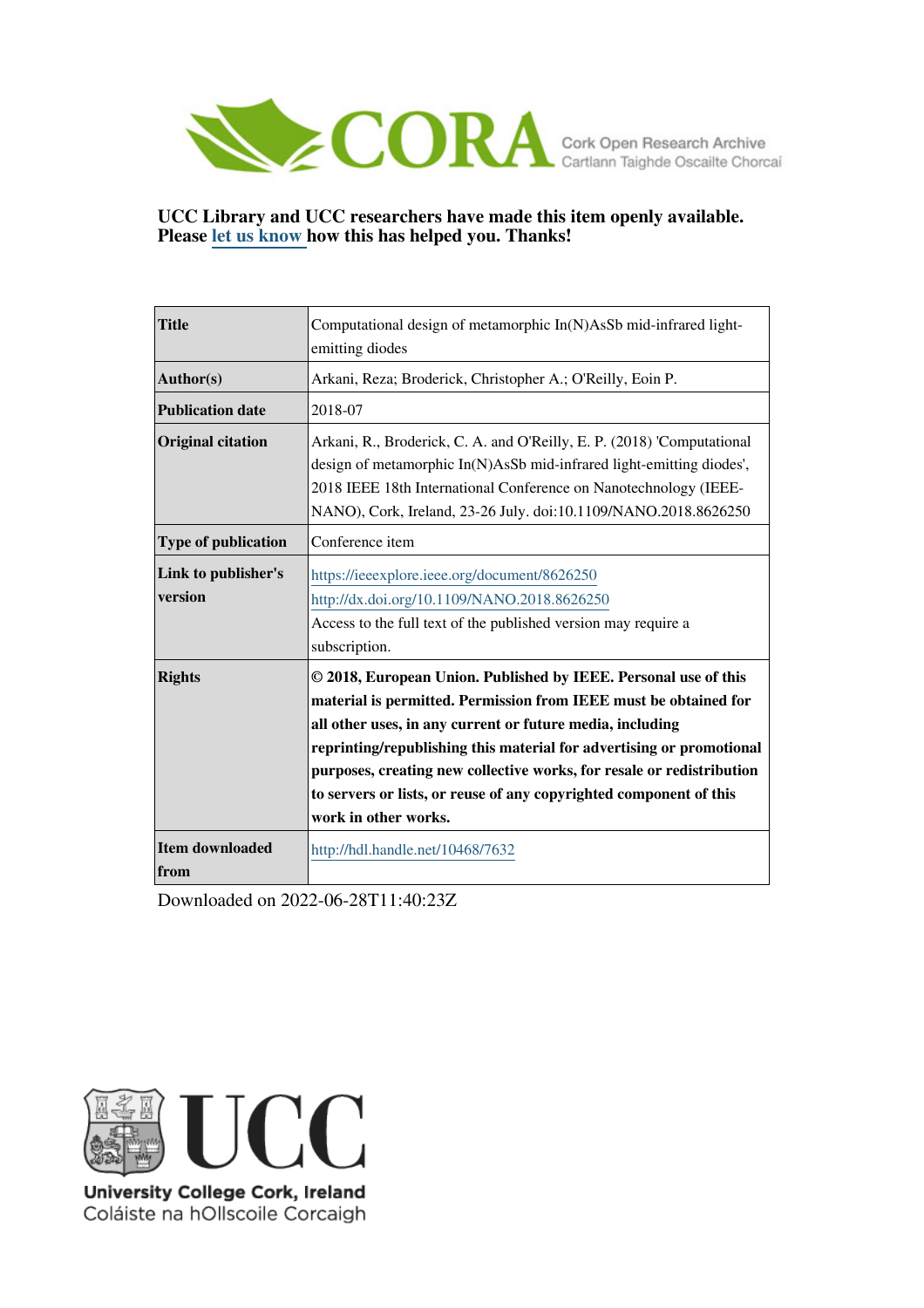# Computational design of metamorphic In(N)AsSb mid-infrared light-emitting diodes

Reza Arkani<sup>1,2,\*</sup>, Christopher A. Broderick<sup>1,2</sup>, and Eoin P. O'Reilly<sup>1,2</sup>

<sup>1</sup>Tyndall National Institute, Lee Maltings, Dyke Parade, Cork T12 R5CP, Ireland

<sup>2</sup>Department of Physics, University College Cork, Cork T12 YN60, Ireland

<sup>∗</sup>Email: r.arkani@umail.ucc.ie

*Abstract*—We present a theoretical investigation of the optical properties of metamorphic InN<sub>y</sub>(As<sub>1−x</sub>Sb<sub>x</sub>)<sub>1−y</sub>/Al<sub>z</sub>In<sub>1−z</sub>As type-I quantum wells (QWs) designed to emit at mid-infrared wavelengths. The use of  $Al_zIn_{1-z}As$  metamorphic buffer layers has recently been demonstrated to enable growth of latticemismatched InAs<sub>1</sub> $-xSb_x$  QWs having emission wavelengths  $\geq 3$  $\mu$ m on GaAs substrates. However, little information is available regarding the properties of this newly established platform. We undertake a theoretical analysis and optimisation of the properties and performance of strain-balanced structures designed to emit at 3.3 and 4.2  $\mu$ m, where we recommend the incorporation of dilute concentrations of nitrogen (N) to achieve emission beyond  $4 \mu m$ . We quantify the calculated trends in the optical properties, as well as the ability to engineer and optimise the overall QW performance. Our results highlight the potential of metamorphic InN<sub>y</sub>(As<sub>1−x</sub>Sb<sub>x</sub>)<sub>1−y</sub>/Al<sub>z</sub>In<sub>1−z</sub>As QWs for the development of mid-infrared light-emitting diodes, and provide guidelines for the growth of optimised structures.

# I. INTRODUCTION

Mid-infrared light-emitting diodes (LEDs) and lasers operating in the first atmospheric window, at wavelengths between 3 and 5  $\mu$ m, are of importance for a range of practical applications: e.g. detection of trace gases, atmospheric pollutants or biological markers in chemical process control and noninvasive medical diagnostics, as well as applications in freespace optical communications [1]. Within this spectral range, wavelengths close to 3.3 and 4.2  $\mu$ m – at which the greenhouse gases  $\overline{\text{CH}}_4$  (methane) and  $\overline{\text{CO}}_2$  (carbon dioxide) respectively possess strong absorption features – are of particular interest for applications in environmental monitoring [2], [3].

Mid-infrared LEDs and lasers are typically grown on relatively expensive GaSb or InAs substrates, which are less technologically mature compared to the GaAs- and InP-based platforms commonly employed in near-infrared optical communications. Existing devices operating in the  $3 - 5 \mu m$  spectral range are generally limited by optical and electrical losses, which are in part associated either with the use of (i) type-I quantum wells (QWs) having relatively low band offsets, in which case thermal carrier leakage limits performance at and above room temperature, or (ii) type-II QWs or superlattices based on InAs<sub>1 $-x$ </sub>Sb<sub>x</sub> and related alloys, which possess intrinsically low optical efficiency compared to type-I structures. It has recently been demonstrated that growth on  $Al_zIn_{1-z}As$ metamorphic buffer layers (MBLs) provides a potential route to overcome these limitations, by facilitating the growth of QWs having large type-I band offsets, thereby delivering high optical efficiency and suppressed thermal leakage [4].

Here, we present a theoretical analysis and optimisation of the properties and performance of metamorphic InN<sub>y</sub>(As<sub>1−x</sub>Sb<sub>x</sub>)<sub>1−y</sub>/Al<sub>z</sub>In<sub>1−z</sub>As QWs designed to emit at 3.3 and 4.2  $\mu$ m. We quantify the design space made available using these QWs and demonstrate that (i) 3.3  $\mu$ m emission can be readily achieved in strain-balanced structures having large type-I band offsets, and (ii) the QW structural properties can be engineered to enhance the spontaneous emission (SE) at a desired emission wavelength. We identify that optimum performance can be achieved in structures possessing tensile strained  $Al_zIn_{1-z}As$  barriers. The strain-balanced structures we consider have the potential to mitigate issues related both to carrier confinement and strain-thickness limitations, thereby enabling growth of multi-QW or superlattice structures having high structural quality. Our analysis indicates that while ternary InAs<sub>1−x</sub>Sb<sub>x</sub>/Al<sub>z</sub>In<sub>1−z</sub>As QWs are constrained to emission wavelengths  $\leq 4 \mu$ m, incorporation of nitrogen (N) in InN<sub>y</sub>(As<sub>1−x</sub>Sb<sub>x</sub>)<sub>1−y</sub>/Al<sub>z</sub>In<sub>1−z</sub>As dilute nitride QWs can be used to extend the emission wavelength out to 4.2  $\mu$ m.

# II. THEORETICAL MODEL

Our theoretical model of the electronic and optical properties of InN<sub>y</sub>(As<sub>1−x</sub>Sb<sub>x</sub>)<sub>1−y</sub>/Al<sub>z</sub>In<sub>1−z</sub>As metamorphic QWs is based on a 10-band k·p Hamiltonian for the InN<sub>y</sub>(As<sub>1−x</sub>Sb<sub>x</sub>)<sub>1−y</sub> band structure. This model includes the conventional (8-band) set of conduction and valence band (CB and VB) edge zone-centre Bloch basis states, augmented by the inclusion of a (spin-degenerate) N localised state [5]. The coupling between the N localised and  $InAs_{1-x}Sb_{1-x}$  (host matrix) extended CB edge states is described via a bandanticrossing interaction. The N-related parameters of the 10 band Hamiltonian have been explicitly computed via atomistic electronic structure calculations, and provide a quantitative description of the evolution of the main features of the band structure with N composition  $y$  [6].

Our numerical (envelope function)  $\mathbf{k} \cdot \mathbf{p}$  calculation of the QW eigenstates proceeds via a reciprocal space plane wave expansion method, which provides a robust and efficient framework within which to compute and analyse the electronic and optical properties [7]. Key to our analysis is the direct use of the QW eigenstates in the calculation of the SE spectra, meaning that important band mixing and localisation effects associated with N incorporation, epitaxial strain and quantum confinement are accounted for explicitly. We analyse the performance of candidate QW structures for LED applications by computing the radiative current density at fixed temperature  $(T = 300 \text{ K})$  and injected sheet density  $(n_{2D} = 10^{11} \text{ cm}^{-2})$ . Optimised structures are identified by maximising the SE rate at the desired emission wavelength. Full details of the theoretical model, as well as the parameters used in our calculations, can be found in Ref. [8].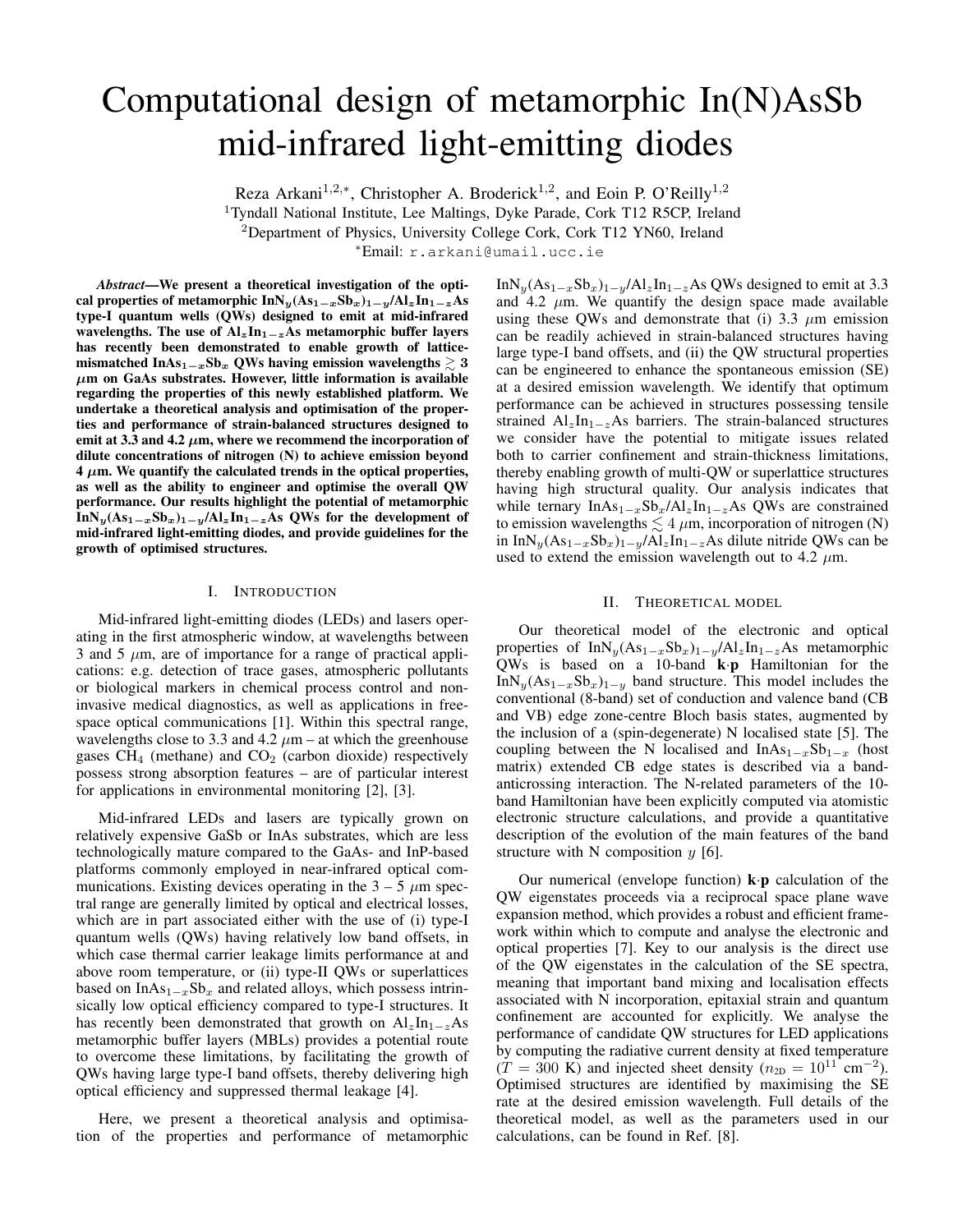#### III. RESULTS

Here, we provide an overview of the results of our theoretical design and analysis of InN<sub>y</sub>(As<sub>1−x</sub>Sb<sub>x</sub>)<sub>1−y</sub>/Al<sub>z</sub>In<sub>1−z</sub>As strain-balanced QWs, grown on relaxed  $Al_{0.125}In_{0.875}As$ MBLs and desiged to emit at 3.3 and 4.2  $\mu$ m. Firstly, in Sec. III-A we describe the procedure we have established to design strain-balanced structures having a specified emission wavelength. Then, in Sec. III-B, we provide a summary of the calculated trends in the optical properties of these structures, and comment on routes to achieve optimised structures for practical applications in mid-infrared LEDs. Full details of our analysis will be presented in Ref. [8].

# *A. Design of strain-balanced QW structures*

We have firstly used our theoretical model to identify the ranges of strain and band gap (emission wavelength) accessible to pseudomorphically strained bulk-like InN<sub>y</sub>(As<sub>1−x</sub>Sb<sub>x</sub>)<sub>1−y</sub> alloys grown on  $Al_{0.125}In_{0.875}As MBLs$ . The results of this analysis are summarised in Fig. 1(a), where dashed and solid lines respectively denote paths in the composition space along which the in-plane strain  $\epsilon_{xx}$  and band gap are constant. Firstly, we find that for growth on an  $Al_{0.125}In_{0.875}As MBL$ , which has a lower lattice constant than that of InAs (the latter corresponding in Fig. 1(a) to  $x = y = 0$ ), pseudomorphically grown InN<sub>y</sub>(As<sub>1−x</sub>Sb<sub>x</sub>)<sub>1−y</sub> alloys are in a state of compressive strain ( $\epsilon_{xx}$  < 0). Secondly, we note that incorporation of Sb in N-free  $(y = 0)$  alloys leads to a rapid decrease of the band gap with increasing  $x$ , allowing access to mid-infrared emission wavelengths. Specifically, we calculate that a band gap of  $0.3$  eV – corresponding to an emission wavelength  $\approx$  4.1  $\mu$ m – can be achieved in a compressively strained InAs<sub>1−x</sub>Sb<sub>x</sub>/Al<sub>0.125</sub>In<sub>0.875</sub>As alloy having  $x = 7.5\%$ .

Incorporation of N simultaneously reduces the band gap and lattice constant [6], allowing longer emission wavelengths to be achieved at fixed  $\epsilon_{xx}$  than in a N-free alloy. Quaternary InN<sub>y</sub>(As<sub>1−x</sub>Sb<sub>x</sub>)<sub>1−y</sub> alloys therefore offer a route to achieve long emission wavelengths while circumventing strainthickness limitations. We calculate that a band gap of 0.3 eV can be achieved in InN<sub>y</sub>(As<sub>1−x</sub>Sb<sub>x</sub>)<sub>1−y</sub>/Al<sub>0.125</sub>In<sub>0.875</sub>As, at a compressive strain of 1.0%, for Sb and N compositions  $x =$ 4.5% and  $y = 0.7$ %. Overall, these calculations demonstrate that  $3 - 5 \mu$ m emission wavelengths can be readily achieved at Sb and N compositions, and compressive strains, compatible with established epitaxial growth [4].

Having described the general features of the bulk band stucture of InN<sub>y</sub>(As<sub>1−x</sub>Sb<sub>x</sub>)<sub>1−y</sub>/Al<sub>0.125</sub>In<sub>0.875</sub>As, we turn our attention now to the design of InN<sub>y</sub>(As<sub>1−x</sub>Sb<sub>x</sub>)<sub>1−y</sub>/Al<sub>z</sub>In<sub>1−z</sub>As QWs grown on  $Al_{0.125}In_{0.875}As$  MBLs to target (i) strainbalanced structures, and (ii) fixed 3.3 and 4.2  $\mu$ m emission wavelengths. We begin by noting that the calculations presented in Fig. 1(a) are for bulk-like alloys. To design a QW structure having a given emission wavelength then requires that the Sb and N compositions  $x$  and  $y$  be increased, in order to compensate for the confinement energy of the bound electron and hole states (which is typically  $\sim$  50 – 100 meV). To target 3.3  $\mu$ m (0.376 eV) emission we consider N-free ( $y = 0$ ) structures, while to target 4.2  $\mu$ m (0.295 eV) emission we consider N-containing QWs, where we find that incorporation of dilute N compositions ( $y \leq 4\%$ ) can be used to bring

about the additional band gap reduction necessary to push the emission wavelength out to and beyond 4  $\mu$ m. Next, we note that since the InN<sub>y</sub>(As<sub>1−x</sub>Sb<sub>x</sub>)<sub>1−y</sub> alloys described by Fig. 1(a) are compressively strained, growth of strain-balanced structures requires the use of tensile strained  $Al_zIn_{1-z}As$ barrier layers (i.e. barrier layers having  $z > 12.5\%$ ).

We identify strain-balanced structures by requiring that each QW-barrier repeat has zero net in-plane stress. Imposing this condition allows the derivation of a relationship linking the ratio of the in-plane strains  $\epsilon_{xx,w}$  and  $\epsilon_{xx,b}$  in the QW and barrier layers to the ratio of the corresponding layer thicknesses  $t_w$  and  $t_b$  [9]:

$$
\frac{\epsilon_{xx,b}}{\epsilon_{xx,w}} = -\frac{A_w a_b t_w}{A_b a_w t_b},\tag{1}
$$

where a denotes the lattice constant,  $A = C_{11} + C_{12}$  –  $2C_{12}C_{11}^{-1}$  is determined by the elastic constants  $\overline{C}_{11}$  and  $\overline{C}_{12}$ , and the subscripts  $w$  and  $b$  respectively denote the QW and barrier layers.

To design strain-balanced QWs emitting at 3.3  $\mu$ m we proceed as follows. Firstly, we define the ratio between the thicknesses  $t_w$  and  $t_b$  of the QW and barrier layers. For the analysis presented here we set  $t_b = 3 t_w$ , which is kept fixed for all calculations. Secondly, for a chosen QW thickness  $t_w$ we select a "test" QW Sb composition  $x$ , which determines the QW lattice constant  $a_w$ , in-plane strain  $\epsilon_{xx,w}$  and elastic parameter  $A_w$ . Thirdly, the barrier Al composition z is varied, to identify the barrier lattice constant  $a_b$ , in-plane strain  $\epsilon_{xx,b}$ and elastic parameter  $A_b$  satisfying Eq. (1). For a given choice of QW thickness  $t_w$  and Sb composition x, solving Eq. (1) in this manner then identifies the barrier Al composition  $z$ required to ensure overall strain-balancing. Fourthly, having a strain-balanced structure we perform a full numerical calculation of the electronic and optical properties (cf. Sec. II), employing a strain-balanced calculational supercell of total length  $L = t_w + t_b$ . Finally, this procedure is repeated as a function of the "test" QW Sb composition  $x$ , to determine the composition at which the calculated peak of the room temperature SE spectrum is at 3.3  $\mu$ m. For a given choice of  $t_w$  this procedure then identifies the QW Sb composition x and barrier Al composition z producing  $3.3 \mu$ m emission from a strain-balanced QW.

Detailed analysis indicates that it is difficult to extend the emission wavelength of InAs<sub>1−x</sub>Sb<sub>x</sub>/Al<sub>z</sub>In<sub>1−z</sub>As structures grown on Al<sub>0.125</sub>In<sub>0.875</sub>As MBLs to  $\gtrsim$  4  $\mu$ m, due to a combination of issues related to carrier confinement and strainthickness limitations [4]. We therefore propose that – for a fixed MBL Al composition – emission wavelengths  $\gtrsim 4 \ \mu m$ can be achieved by utilising InN<sub>y</sub>(As<sub>1−x</sub>Sb<sub>x</sub>)<sub>1−y</sub> dilute nitride QWs. To target 4.2  $\mu$ m emission we consider strain-balanced InN<sub>y</sub>(As<sub>1−x</sub>Sb<sub>x</sub>)<sub>1−y</sub>/Al<sub>z</sub>In<sub>1−z</sub>As structures. The procedure we follow to design these structures is as outlined above for the N-free 3.3  $\mu$ m structures, but is modified to account for the fact that use of a quaternary QW enables the band gap and in-plane strain to be selected independently of one another (cf. Fig. 1(a)). For each QW Sb composition  $x$  we choose the N composition y such that  $\epsilon_{xx,w} = -1.5\%$ . That is, at 4.2 µm we consider QWs having variable thickness  $t_w$  and a fixed compressive strain of 1.5%.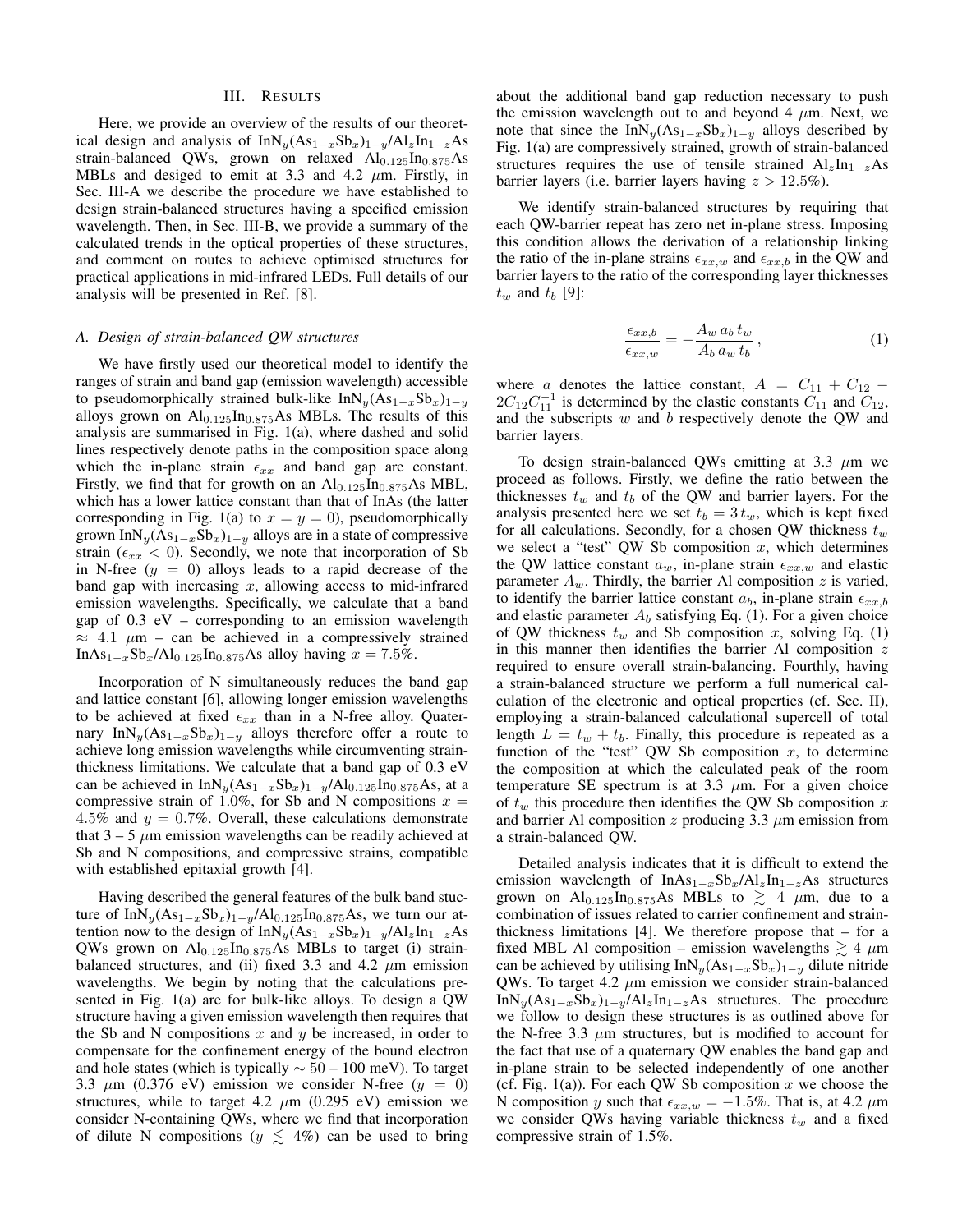

Fig. 1. (a) Composition space map illustrating the ranges of in-plane strain ( $\epsilon_{xx}$ ) and room temperature band gap (or, equivalently, emission wavelength) assessible using pesudomorphically strained InN<sub>y</sub>(As<sub>1</sub>-xSb<sub>x</sub>)<sub>1</sub>−y bulk-like epitaxial layers grown on an Al<sub>0.125</sub>In<sub>0.875</sub>As MBL. Dashed and solid lines respectively denote paths in the composition space along which  $\epsilon_{xx}$  and the emission wavelength are constant. (b) Calculated room temperature SE spectra, at fixed sheet carrier density  $n_{2D} = 10^{11}$  cm<sup>-2</sup>, for strain-balanced structures having  $t_w = 8$  nm and designed to emit at 3.3  $\mu$ m (N-free; solid line) and 4.2  $\mu$ m (dilute nitride; dashed line). (c) Calculated variation of the radiative recombination coefficient B with QW thickness  $t_w$  for strain-balanced structures designed to emit at 3.3  $\mu$ m (N-free; closed circles) and 4.2  $\mu$ m (dilute nitride; open circles). The 4.2  $\mu$ m structures have fixed compressive strain  $\epsilon_{xx,w} = -1.5\%$ .

## *B. Strain-balanced QWs at 3.3 and 4.2* µ*m: optical properties*

Having identified strain-balanced structures emitting at 3.3 and 4.2  $\mu$ m, we compute here the electronic and optical properties of these structures as a function of the QW thickness  $t_w$ . This enables us to (i) elucidate and quantify general trends in their radiative (spontaneous) emission rate, as well as to (ii) identify optimised structures suitable for epitaxial growth and experimental investigation. We quantify the former by calculating the SE spectrum at fixed sheet carrier density  $(n_{2D} = 10^{11} \text{ cm}^{-2})$ , from which we compute the radiative current density  $J_{rad}$  and radiative recombination coefficient  $B$ . In this manner our analysis identifies the ranges of alloy composition, epitaxial strain and layer thicknesses which maximise the SE rate, thereby specifying strain-balanced QWs which can be expected to optimise LED performance.

To target 3.3  $\mu$ m emission we focus on N-free ( $y = 0$ ) InAs<sub>1−x</sub>Sb<sub>x</sub>/Al<sub>z</sub>In<sub>1−z</sub>As QWs, and consider structures having QW thicknesses ranging from  $t_w = 4 - 12$  nm. Following the procedure outlined in Sec. III-A we find that narrow QWs require relatively high Sb compositions  $x$  to achieve 3.3  $\mu$ m emission, but that the required Sb composition decreases significantly with increasing  $t_w$ . At  $t_w = 4$  nm we calculate that an Sb composition  $x = 17.5\%$  is required to achieve 3.3  $\mu$ m emission, with a correspondingly high barrier Al composition  $z = 20.8\%$  required to achieve strain balancing. As  $t_w$  is increased to 12 nm we calculate that to maintain 3.3  $\mu$ m emission the QW Sb composition is reduced to  $x = 4.9\%$ , with a barrier Al composition  $z = 17.5\%$  required to maintain strain balancing.

The solid line in Fig. 1(b) shows the calculated SE spectrum for the structure having  $t_w = 8$  nm, in which the QW Sb and barrier Al compositions are  $x = 8.3\%$  and  $z = 18.5\%$ . We note that the presence of type-I band offsets in these QWs leads to good overall radiative efficiency: the calculated ground state (inter-band) optical transition matrix element has a relatively high value of 18.41 eV, which in turn produces a high calculated peak SE rate  $r_{\text{sp,max}} = 3.2$ A eV<sup>-1</sup> s<sup>-1</sup> at 3.3  $\mu$ m [4]. Integrating the SE spectrum we

compute  $J_{rad} = 170 \text{ mA cm}^{-2}$  for this structure. Then, writing  $J_{\text{rad}} = eB n_{\text{2D}}^2$  in the Boltzmann approximation, we extract the radiative recombination coefficient  $B = 1.06 \times 10^{-4}$  cm<sup>2</sup> s<sup>-1</sup> at  $T = 300$  K which, e.g., exceeds by a factor of approximately two that calculated for a comparable InP-based dilute bismide QW structure designed to emit at 3.5  $\mu$ m [10]. The closed circles in Fig. 1(c) show the variation of B with  $t_w$ calculated in this manner  $-$  i.e. at fixed sheet carrier density  $n_{2D}$  for structures having the same emission wavelength. We find that B is maximised for  $t_w = 5$  nm, at which thickness we calculate  $B = 1.38 \times 10^{-4}$  cm<sup>2</sup> s<sup>-1</sup>, indicating that the SE rate is maximised in narrow QWs.

Turning our attention to structures designed to emit at 4.2  $\mu$ m, we focus on InN<sub>y</sub>(As<sub>1−x</sub>Sb<sub>x</sub>)<sub>1−y</sub> QWs having fixed compressive strain  $\epsilon_{xx,w} = -1.5\%$ . For a narrow QW having  $t_w$  = 4 nm we find that relatively high QW Sb and N compositions  $x = 18.2\%$  and  $y = 3.0\%$  are required to achieve 4.2  $\mu$ m emission. As  $t_w$  is increased to 12 nm, we calculate that the required Sb and N compositions are significantly reduced, to  $x = 11.8\%$  and  $y = 0.7\%$ . Since these structures have fixed  $\epsilon_{xx,w}$ , the barrier Al composition required to achieve strain balancing is effectively independent of  $t_w$  (cf. Eq. (1)): we calculate  $z = 19.0\%$  to within 0.1% for 4 nm  $\le t_w \le 12$  nm.

The dashed line in Fig. 1(b) shows the calculated SE spectrum at  $n_{2D} = 10^{11}$  cm<sup>-2</sup> for the structure having  $t_w = 8$ nm, in which the QW Sb and N compositions are  $x = 13.3\%$ and  $y = 1.2\%$ . Firstly, we note that the peak SE rate,  $r_{\text{sp,max}} = 2.8 \text{ A } \text{eV}^{-1} \text{ s}^{-1}$  at 4.2  $\mu$ m, for this dilute nitride structure is approximately 13% lower than that calculated for the equivalent N-free structure designed to emit at 3.3  $\mu$ m (cf. solid line in Fig.  $1(b)$ ). This reduction in the peak SE rate is expected to arise for the structures considered due to a combination of (i) the reduction in band gap in going from a 3.3 to 4.2  $\mu$ m emission wavelength, and (ii) a reduction in the ground state optical transition matrix element, associated with the impact of N-related band-anticrossing on the calculated QW CB edge eigenstates [5], [8]. However, for the dilute nitride structure having  $t_w = 8$  nm we calculate that the ground